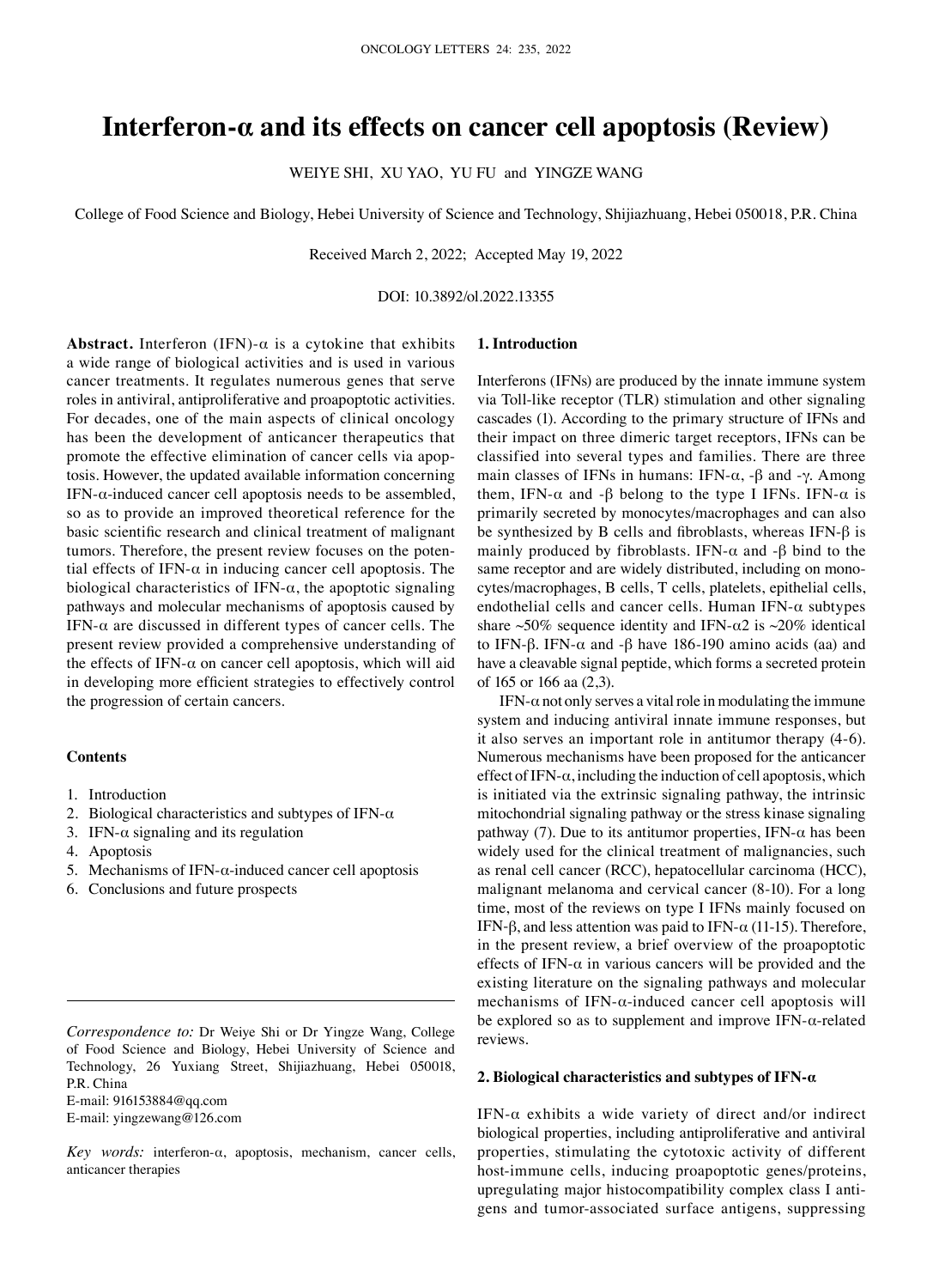antiapoptotic genes, inhibiting angiogenesis and modulating cell differentiation (9,10,16-19). It can therefore be hypothesized that IFN- $\alpha$  is an important agent for treating various infectious diseases.

In total, there are 13 IFN- $\alpha$  subtypes expressed from 14 human IFN- $\alpha$  genes. The IFN- $\alpha$  subtype generated from the IFN- $\alpha$ 13 gene is identical to that generated from the IFN- $\alpha$ 1 gene. Therefore, there are 12 different IFN- $\alpha$  subtypes in humans (20-22). All IFN- $\alpha$  subtypes have a high structural similarity, including the length of the protein and the absence of introns. Out of the 12 IFN- $\alpha$  subtypes 11 are 166 aa in length with a molecular weight of  $\sim$ 20 kDa (IFN- $\alpha$ 2 is 165 aa due to the deletion of D44). Their protein sequence is highly conserved and the identity score among the IFN- $\alpha$  subtypes ranges from 76-96% (23,24). Each IFN- $\alpha$  subtype exhibits different activities, which include antiproliferative and antiviral activities, as well as promoting the cytotoxic activities of T cells and natural killer (NK) cells (25). For example, most subtypes of IFN- $\alpha$  (IFN- $\alpha$ A, B, C, D, F, I and K) are capable of boosting NK cells. However, IFN‑αJ exhibits virtually no NK cell activity but has potent antiviral and antiproliferative activities, which suggests that it has an antagonist effect on NK cell activity via inhibiting other IFN- $\alpha$  subtypes to stimulate NK cells.

# **3. IFN‑α signaling and its regulation**

Similar to other type I IFNs, IFN- $\alpha$  exerts biological effects by binding to a specific receptor known as the IFN- $\alpha/\beta$ receptor subunit (IFNAR)1/IFNAR2 heterodimer on the surface of target cells (23,26). Upon binding, the downstream molecules Janus kinase (JAK)1 and tyrosine kinase 2 are activated, which results in the recruitment of STAT1 and STAT2 to the cytoplasmic tail of the receptor and therefore forms STAT1/STAT2 heterodimers that can translocate into the nucleus. Subsequently, the heterotrimeric transcriptional complex IFN‑stimulated gene (ISG) factor 3 (ISGF3) is formed by STAT1/STAT2 heterodimers combining with IFN‑regulatory factor (IRF)9. Upon binding to specific DNA response elements, ISGs can be transactivated by ISGF3 (Fig. 1). IFN‑α also stabilizes other STAT homodimers or heterodimers, including the CRK-like proto-oncogene adaptor protein/STAT5 heterodimer and NF‑κB. Moreover, IFN‑α signaling can activate the PI3K signaling pathway. IFN- $\alpha$  can also activate VAV guanine nucleotide exchange factor 1, which elicits a broad response involving numerous transcription factors, such as tumor protein p53, MYC, ETS transcription factor ELK1 and the STAT1/STAT2 heterodimer (1,27,28).

A number of compounds can affect the expression or signaling of IFN- $\alpha$ , which therefore impacts its underlying biological functions. RO8191 (CDM-3008), an orally administrable low‑molecular weight compound, is a potent IFN receptor agonist. It mimics IFN- $α$  via the direct binding of IFNAR2, which activates ISG expression and JAK/STAT phosphorylation (29,30). Small ubiquitin‑related modifier (SUMO)ylation has been reported to suppress type I IFN (IFN- $\alpha$  and - $\beta$ ) responses. However, TAK-981, a selective small-molecule inhibitor of SUMOylation, pharmacologically reactivates IFN- $\alpha$  and - $\beta$  signaling. It was previously demonstrated that *in vivo* treatment of wild‑type mice with TAK-981 upregulates the gene expression of IFN- $\alpha$  and - $\beta$ in blood cells and splenocytes (31). Tilorone dihydrochloride is the first synthetic, orally active, low-molecular weight compound that can significantly induce IFN‑α *in vivo* within 24 h of administration (32,33). It was previously reported that in patients with Sézary syndrome, TLR7/8 agonists induce inflammatory cytokines. In this study IFN‑α, ‑β and ‑γ and a TLR9 agonist efficiently induced IFN- $α$  and IFN- $β$ , even though this positive association was not demonstrated for other cytokines (34). Oligo‑deoxy‑nucleotides with a CpG motif and double/multi‑stranded structure‑forming sequences, function as TLR9 agonists and increase the expression of IFN- $\alpha$  (35). The small-molecule STAT3 inhibitor FLLL32 is hypothesized to selectively bind to JAK2 and the STAT3 Src homology 2 domain, which serve vital roles in STAT3 dimerization and the signaling pathway. FLLL32 can downregulate STAT3 phosphorylation via interactions with IL-6 and IFN- $\alpha$  (36,37). IRF3 can regulate bacterial and viral innate immune responses via the modulation of the secretion of type I IFNs. Thymoquinone, a black cumin‑derived compound, suppresses the IRF3-mediated expression of IFN- $\alpha$  and -β by suppressing TANK-binding kinase 1 (38). Moreover, abnormal IFN- $\alpha$ signaling is associated with numerous immune diseases, such as chronic infection, inflammation and autoimmune disease (39). Therefore, the integrated modulation of the IFN- $\alpha$  response is important to maintain a balance between IFN- $\alpha$ -mediated protective effects and cell toxicity due to dysregulated IFN- $\alpha$  signaling.

#### **4. Apoptosis**

Apoptosis, a type of programmed cell death, is of great significance for cell development and maintaining tissue homeostasis. It is a complex and signal-regulated process involving the participation of numerous molecules (40). Apoptotic events are mainly performed by the caspase protease family (cysteine-aspartic-specific proteases). According to their functions, the caspases can be categorized into three groups: i) Apoptotic executioner caspases; ii) apoptotic initiator caspases; and iii) inflammatory caspases (41). Caspase‑1, ‑4, ‑5, ‑11, ‑12, ‑13 and ‑14 belong to the inflammatory caspases, which are associated with inflammation. The apoptotic initiator caspases are important for interactions with upstream adaptor molecules. All apoptotic initiator caspases possess long pro-domains, which contain caspase activation and recruitment domains (caspase-2 and -9) or death effector domains (caspase‑8 and ‑10) (42). The apoptotic executioner caspases (caspase‑3, ‑6 and ‑7) are typically processed and activated via upstream caspases and perform apoptosis by cleaving cellular components. Once the apoptotic signaling pathways are activated a caspase cascade will occur (43). It is currently considered that at least three signaling pathways are related to the occurrence of apoptosis: i) The intrinsic (mitochondrial) signaling pathway; ii) the extrinsic (death receptor) signaling pathway; and iii) the endoplasmic reticulum (ER) stress‑related signaling pathway, of which the first two are recognized as the main apoptotic signaling pathways in most cells (44).

*Extrinsic (death receptor) signaling pathway.* The extrinsic signaling pathway is associated with the ligation of the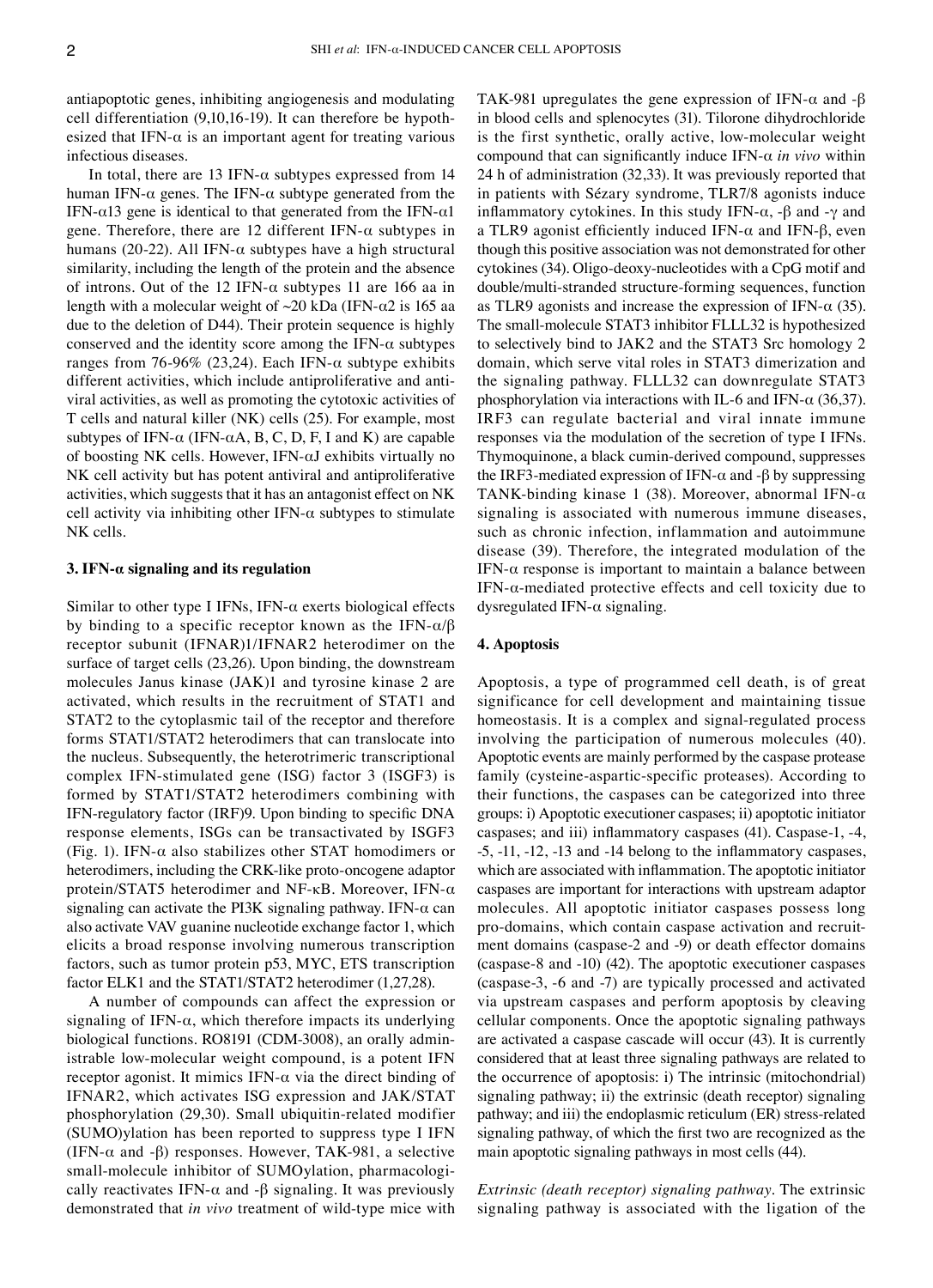

Figure 1. Canonical IFN‑α signaling pathway. IFN‑α binds to IFNAR1/IFNAR2 and subsequently activates JAK‑1 and TYK2, which are two members of the JAK family. This subsequently leads to the phosphorylation of STAT1 and STAT2. The pSTAT1/pSTAT2 heterodimeric complex combines with IRF9 to form an ISGF3 complex. ISGF3 binds to the homologous DNA sequence of ISRE to directly activate the transcription of ISGs. IFN- $\alpha$ , interferon- $\alpha$ ; IFNAR, IFN- $\alpha$ /β receptor subunit; JAK, Janus kinase; TYK2, tyrosine kinase 2; p, phosphorylated; IRF9, IFN regulatory factor 9; ISG, IFN‑stimulated gene; ISGF3, ISG factor 3; ISRE, IFN‑sensitive response element.

tumor necrosis factor (TNF) receptor (TNFR) superfamily (TNFRSF), including TNFRSF1a, TNFRSF21, TNFRSF25, TNFRSF10a/b and TNFRSF6. This signaling pathway includes receptor oligomerization and the recruitment of death domain (DD)‑containing adaptor proteins to the aggregated receptor domains via DD/DD interactions. These adaptor proteins include a death‑effector domain module, which recruits procaspase‑8 and ‑10 to induce a death‑inducing signaling complex that regulates oligomerization and consequently activates caspase‑8 and ‑10. The activated caspase‑8 and ‑10 cleave additional downstream caspases, such as caspase‑3, ‑6 and  $-7$ , which triggers the morphological hallmarks of apoptosis, such as apoptotic body formation, DNA fragmentation, cytoplasmic condensation and cytoskeletal collapse (45‑47).

*Intrinsic (mitochondrial) signaling pathway.* The intrinsic apoptotic signaling pathway is triggered in response to stress stimuli such as heat,  $\gamma$ -irradiation, UV radiation, growth-factor deprivation, viral virulence factors, certain oncogenic factors and DNA‑damaging agents (48). These stressors are driven by different intracellular components that relay signals to mitochondria, which result in a change in the mitochondrial membrane permeability (MMP) that is primarily modulated by Bcl-2. The MMP promotes the secretion of cytochrome *c* from the mitochondria, which subsequently interacts with apoptotic protease-activating factor-1 (Apaf-1) and induces nucleotide exchange activity. This therefore results in the formation of the homo-heptameric Apaf-1 complex, namely the apoptosome. Procaspase‑9 is cleaved and activated by the apoptosome. The apoptosome complex and caspase‑9 can also form the holoenzyme, which activates the downstream effectors caspase‑3 and ‑7 (49‑52).

*ER stress‑related signaling pathway.* The ER is important for protein modification, folding and synthesis and it is also the main reservoir of  $Ca^{2+}$ . An increase in unfolded proteins or a calcium imbalance leads to ER stress and the unfolded protein response (UPR) to maintain normal cellular function. However, the prolonged activation of the UPR may initiate apoptosis if ER protein homeostasis is not restored (41). Intracellularly the ER is the main store of  $Ca^{2+}$  ions. Stress-induced apoptosis involves the release of  $Ca^{2+}$  from the ER into the cytosol. Moreover, ER stress specifically activates mouse caspase-12 (that is equal to human caspase‑4). The activated caspase‑12 translocates from the ER into the cytosol and subsequently cleaves procaspase‑9, which results in caspase‑3 activa‑ tion (53,54). Furthermore, the C/EBP homologous protein is also responsible for ER stress‑induced apoptosis (55,56).

#### **5. Mechanisms of IFN‑α‑induced cancer cell apoptosis**

Regardless of tissue histology or cell type, apoptosis can be induced by almost all IFN subtypes, including IFN- $\alpha$ . Furthermore, IFN- $\alpha$  is involved in Fas-associated via death domain (FADD)/caspase‑8 signaling, the disruption of the MMP, the release of cytochrome *c* from mitochondria and the activation of the caspase cascade, which suggests that diverse strategies can be applied for cancer treatment (16,57). Possible mechanisms of IFN- $\alpha$  alone or in combination with other drugs to induce apoptosis in different cancer cell types will be discussed in this section (Table I; Fig. 2).

*HCC*. HCC is a commonly used cancer model to study the mechanism of apoptosis caused by IFN‑α. Previous studies have reported the involvement of TNF‑related apoptosis‑inducing ligand (TRAIL)-induced apoptosis following IFN- $\alpha$  stimulation in HCC. TRAIL is a type of proapoptotic protein that can activate caspase‑8 via interacting with the TRAIL receptor, which consequently initiates apoptosis. Shigeno *et al* (58) demonstrated that IFN‑α pretreatment could enhance the TRAIL‑induction of Hep3B and HuH‑7 cell apoptosis, in which IFN- $\alpha$  increased the expression of TNFRSF10B. However, this study also demonstrated that IFN- $\alpha$  pretreatment also suppresses the TRAIL‑regulated activation of NF‑κB. In addition to TRAIL, promyelocytic leukemia protein (PML) is also involved in IFN- $\alpha$ -induced HCC apoptosis (59). TRAIL functions as a downstream target of PML and both TRAIL and PML serve essential roles in IFN- $α$ -regulated HCC apoptosis. Compared with IFN- $\alpha$  stimulation alone, IFN- $\alpha$  in conjunction with other compounds can enhance cell apoptosis. For example, IFN- $\alpha$  and celecoxib, a cyclooxygenase-2 inhibitor, synergistically increase TRAIL‑induced HCC apoptosis, which suggests that this combination may serve as a new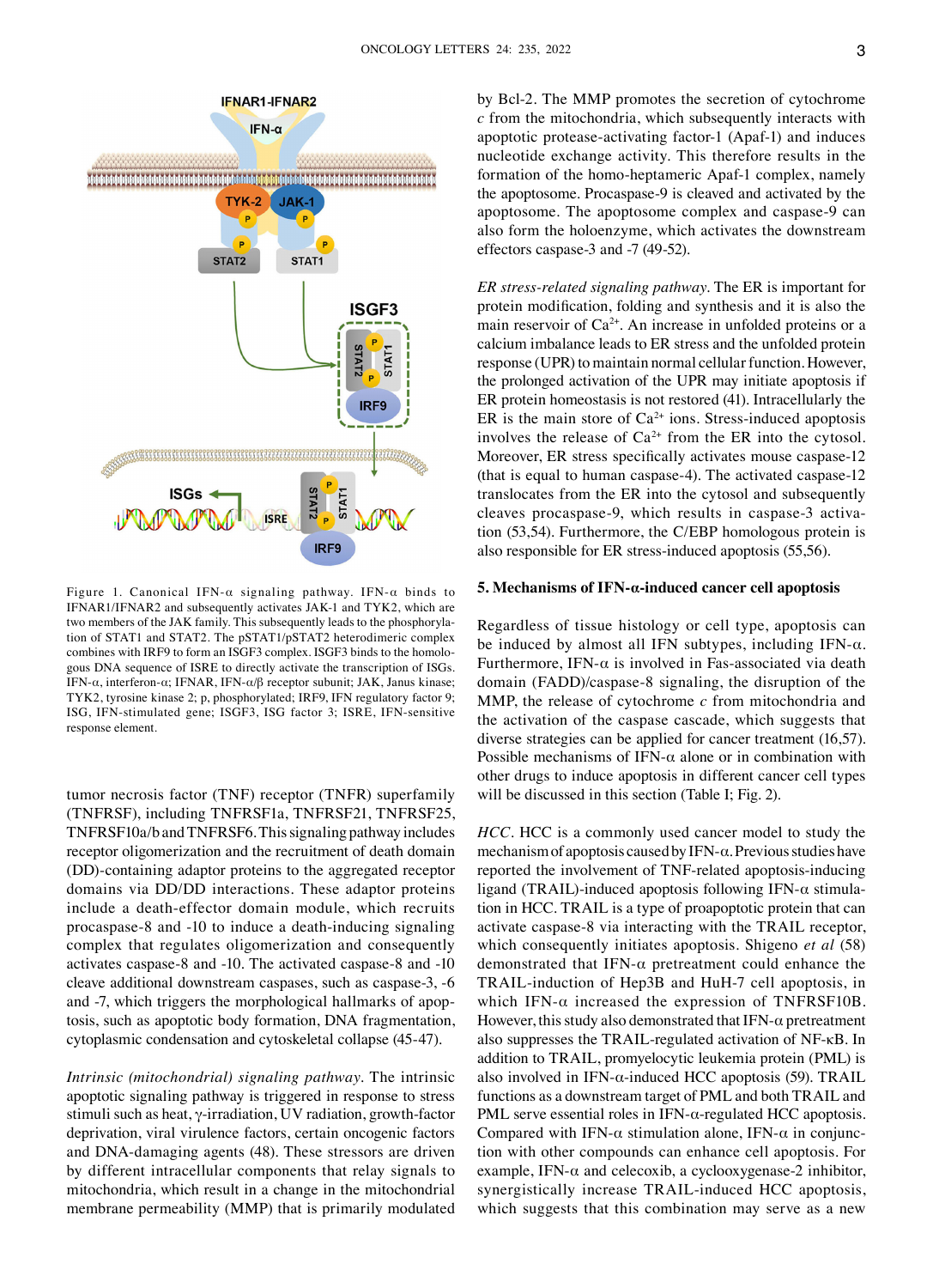| Treatments                                 | Apoptotic pathways                                                            | Molecules involved                                                                                  | Types of cancer cells                                                    | (Refs.)   |
|--------------------------------------------|-------------------------------------------------------------------------------|-----------------------------------------------------------------------------------------------------|--------------------------------------------------------------------------|-----------|
| IFN- $\alpha$ 2a                           | The extrinsic (death<br>receptor) pathway                                     | TRAIL, DR5, NF-KB, and<br>caspase-8                                                                 | HuH-7 and Hep3B                                                          | (58)      |
| IFN- $\alpha$                              | The extrinsic (death<br>receptor) pathway                                     | TRAIL and PML                                                                                       | Hep3B, Huh7, Huh6,<br>HepG2, Chang and CEM                               | (59)      |
| IFN- $\alpha$ /celecoxib                   | The extrinsic (death<br>receptor) pathway                                     | TRAIL, DR4, DR5, PARP,<br>caspase-3, and caspase-8                                                  | SMMC-7721, HepG2,<br>and HLCZ01                                          | (60)      |
| IFN- $\alpha$ /aspirin                     | The intrinsic<br>(mitochondrial) pathway                                      | Caspase-3, caspase-9,<br>Bax, JAK1, STAT1, and XAF1                                                 | Bel-7402 and MHCC97L                                                     | (61)      |
| IFN- $\alpha$ 2b                           | The intrinsic<br>(mitochondrial) pathway                                      | $TGF-\beta1,$<br>ROS, JNK, FoxO3a, PUMA, and<br>cholesterol                                         | Preneoplastic rat hepatocytes                                            | $(62-64)$ |
| IFN- $\alpha$                              | The intrinsic<br>(mitochondrial)<br>pathway; the ER<br>stress-related pathway | Caspase-3, Bim, PARP,<br>cytochrome $c$ , and caspase-4                                             | HeLa                                                                     | (67)      |
| IFN- $\alpha$ 2a                           | The intrinsic<br>(mitochondrial) pathway                                      | Bid, Bak, and AIF                                                                                   | OVCAR3                                                                   | (68)      |
| IFN- $\alpha$ 2a/IFN-<br>$\gamma$ /IL-4-PE | Not mentioned                                                                 | JAK, STAT1, STAT6,<br>PARP, caspase-3, and caspase-7                                                | OVCAR-5                                                                  | (69)      |
| IFN- $\alpha$ 2b                           | The extrinsic (death<br>receptor) pathway                                     | ING4, caspase-3, caspase-8,<br>PARP, and Fas/FasL                                                   | A375 and HT-144                                                          | (53)      |
| IFN-α/bortezomib                           | The extrinsic (death<br>receptor) pathway                                     | caspase-3, caspase-7,<br>caspase-8, caspase-9,<br>PARP, Fas, and FADD                               | A375, HT-144, B16F1, JB/MS,<br>1259 MEL, 18105 MEL, and<br><b>MEL 39</b> | (70)      |
| IFN- $\alpha$                              | The intrinsic<br>(mitochondrial) pathway                                      | Bak, Bim,<br>cytochrome $c$ , caspase-2,<br>caspase-3, caspase-8, caspase-9,<br>AIF, JAK1, and mTOR | NCI-H929 and U266                                                        | (57, 73)  |
| IFN- $\alpha$ /TRAIL                       | The extrinsic (death<br>receptor) pathway                                     | Caspase-3, caspase-8, PARP, and<br><b>ERK</b>                                                       | A-498, ACHN, and 786-O                                                   | (75)      |
| IFN-α/Smac<br>mimetic BV6                  | The extrinsic (death<br>receptor) pathway                                     | RIP1, FADD, caspase-8,<br>caspase-9, and caspase-3                                                  | CaKi1, CaKi2, KTCTL2,<br>KTCTL26, KTCTL30, A498,<br>769P, and 786O       | (76)      |
| IFN- $\alpha$ /Smac<br>mimetic BV6         | The extrinsic (death<br>receptor) pathway                                     | TNF- $\alpha$ , TNFR1, and IRF1                                                                     | MV4-11, OCI-AML3, Molm13,<br>MonoMac6, and NB4                           | (77)      |

Table I. Main apoptotic signaling pathways and mechanisms targeted by IFN- $\alpha$  in cancer.

IFN-α, interferon-α; TRAIL, TNF-related apoptosis-inducing ligand; DR4/5, death receptor 4/5; NF-κB, nuclear factor κB; PML, promyelocytic leukemia; PARP, cleaved poly (ADP-ribose) polymerase; Bax, Bcl 2-associated X; JAK, janus kinase; STAT, signal transducer and activator of transcription; XAF1, XIAP‑associated factor 1; TGF‑β1, transforming growth factor‑β1; FoxO3a, forkhead box O transcription factor 3a; PUMA, p53 upregulated modulator of apoptosis; Bim, Bcl-2-like protein 11; Bid, BH3 interacting-domain death agonist; Bak, Bcl-2 homologous antagonist/killer; AIF, apoptosis‑inducing factor; IFN‑γ, interferon γ; IL‑4‑PE, IL‑4 fused to *Pseudomonas* exotoxin; ING4, inhibitor of growth family member 4; FasL, Fas ligand; FADD, Fas-associated death domain protein; mTOR, mammalian target of rapamycin; ERK, extracellular signal-regulated kinase; RIP1, receptor-interacting protein 1; TNF-α, tumor necrosis factor-α; TNFR1, TNF receptor 1; IRF1, interferon regulatory factor 1.

therapeutic option for TRAIL‑resistant cancer (60). Moreover, STAT1 can regulate the proapoptotic effect of IFN‑α. Aspirin may increase the antitumor efficacy of IFN- $\alpha$  on hepatoma cells via activating the JAK1/STAT1 signaling pathway, which improves IFN- $α$  gene and protein therapy (61).

Furthermore, in addition to promoting apoptosis in multiple types of HCC cells, IFN- $\alpha$  can also cause apoptotic events in rats in early‑stage hepatocarcinogenesis. In a model described in a previous study, it was demonstrated that IFN- $\alpha$ 2b initiates the intrinsic apoptotic cascade by inducing hepatocytes to produce reactive oxygen species (ROS) and TGF‑β1, which ultimately leads to cell death (62). This previous study also demonstrated that the endogenous production of ROS caused by IFN- $\alpha$ 2b-activated JNK in rat preneoplastic liver was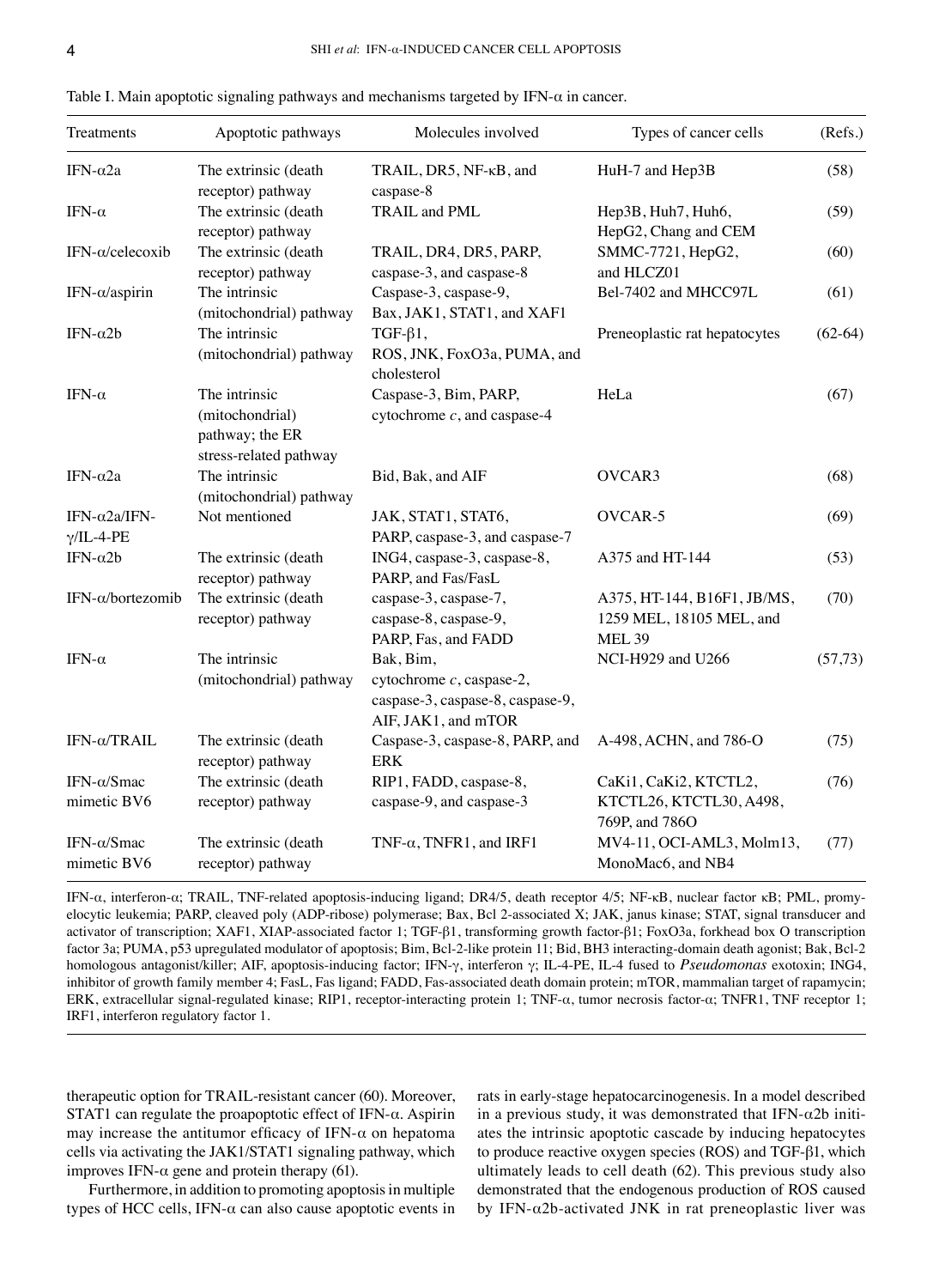

Figure 2. Mechanism of IFN‑α‑induced apoptosis. The apoptotic effects of IFN‑α result from the induction of ISGs. For example, IFN‑α upregulates TRAIL, FasL and TNF-α, which bind to the corresponding receptors and activate caspase-8 and -10. The activated caspase-8 and -10 subsequently activate caspase-3, ‑6 and ‑7, which results in cell apoptosis. IFN‑α also induces other proapoptotic proteins such as PML, STAT1, STAT6, XAF1, TGF‑β1, Bim and IRF1, which regulate apoptosis. These underlying regulatory mechanisms are demonstrated in the figure by the green and red dotted arrows. IFN-α, interferon-α; ISGs, IFN‑stimulated genes; TRAIL, TNF‑related apoptosis‑inducing ligand; FasL, Fas ligand; TNF, tumor necrosis factor; PML, promyelocytic leukemia; XAF1, XIAP‑associated factor 1; Bim, Bcl‑2‑like protein 11; IRF1, interferon regulatory factor 1.

responsible for the transcriptional activity and nuclear translocation of FoxO3a. FoxO3a positively modulates the expression of proapoptotic Bcl-2 protein family members, such as p53 upregulated modulator of apoptosis (PUMA), which triggers the mitochondrial apoptotic signaling pathway (63). There is also a correlation between IFN‑induced apoptosis and lipid metabolism (64). Treatment with IFN- $\alpha$ 2b, decreases the synthesis of liver cholesterol and increases its secretion, which is required for IFN- $\alpha$ 2b to promote cell apoptosis. These aforementioned data have demonstrated the complicated role of IFN- $\alpha$ 2b in the early development of HCC.

*Cervical and ovarian cancers.* Cervical and ovarian cancers are the two most common types of female malignant tumors, which severely affect the mental and physical health of women. In the last decade, antitumor research based on IFN‑induced apoptosis of these two types of cancer has been ongoing (65,66). IFN- $\alpha$  promotes HeLa cell apoptosis via the activation of both ER stress‑induced and intrinsic mitochondrial signaling pathways (67). The activation of caspase‑3, the secretion of cytochrome *c* from mitochondria, the downregulation of Bcl–extra–large (Bcl–xL) and the upregulation of Bcl–2–like protein 11 (Bim) and cleaved poly(ADP-ribose) polymerase (PARP) are observed following IFN- $\alpha$  treatment, which suggests that the intrinsic apoptotic signaling pathway is activated. Furthermore, caspase-4, which is responsible for ER stress‑induced apoptosis, is activated following treatment with IFN- $\alpha$ . In ovarian cancer OVCAR3 cells, IFN- $\alpha$ 2a-induced apoptosis is regulated by apoptosis‑inducing factor (AIF) signaling. IFN- $\alpha$ 2a treatment results in the cleavage of BH3 interacting domain death agonist that activates mitochondrial Bcl-2 homologous antagonist/killer to impair the integrity of the mitochondrial membrane, which leads to AIF secretion. AIF induces nuclear fragmentation and cell apoptosis after being translocated from the mitochondria to the nucleus, which indicates a novel mitochondria‑associated apoptotic signaling pathway (68). In a previous study, the combination of IL‑4‑*Pseudomonas* exotoxin, IFN‑γ and IFN‑α resulted in increased apoptotic cell death in ovarian cancer. This mechanism of the synergistic anticancer effect is dependent on IFN-mediated JAK/STAT signaling and the consequent activation of apoptosis-related molecules, including caspase-3, -7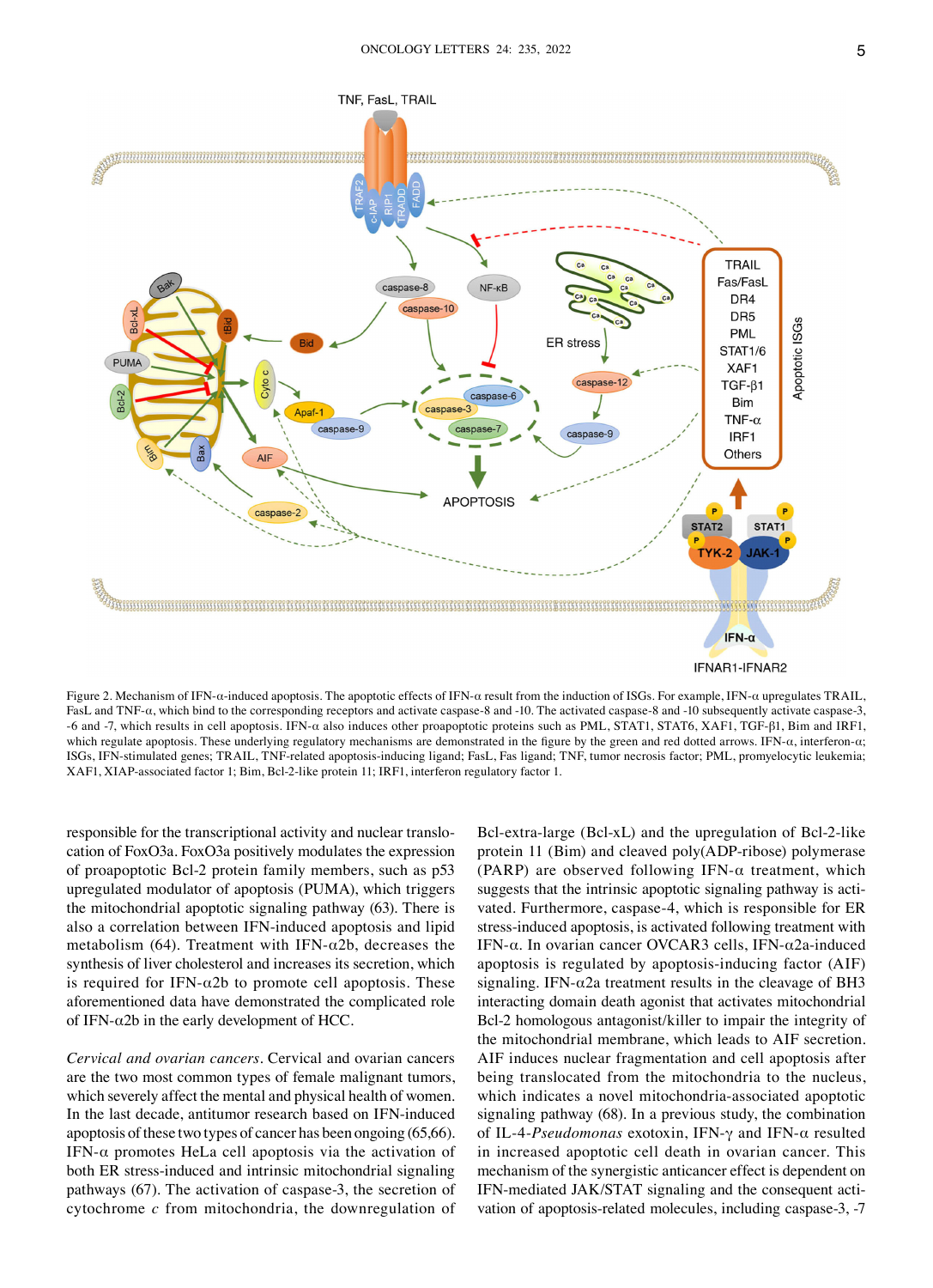and PARP (69). These aforementioned studies have provided a theoretical basis for the immunotherapy of cervical cancer and ovarian cancer based on IFN‑α.

*Melanoma.* Melanoma is the most severe type of skin cancer and is resistant to existing therapies. The combination of IFN- $\alpha$ and other drugs has been proven to significantly enhance cell apoptosis in melanoma. Cai *et al* (70) reported that inhibitor of growth family member 4 (ING4) overexpression potentially improves the effects of IFN- $\alpha$ 2b and induces melanoma cell apoptosis. This study also demonstrated that ING4 overexpression reduces the expression levels of caspase‑3, ‑8 and PARP and increases the expression levels of cleaved caspase-3, ‑8, cleaved PARP and Fas/Fas ligand (FasL), which indicates the involvement of the Fas/FasL‑mediated death receptor apoptotic signaling pathway. Similar, the combination of bortezomib and IFN- $\alpha$  leads to enhanced apoptotic cell death in melanoma cell lines (71). Moreover, decreased levels of the apoptosis‑antagonizing proteins myeloid leukemia‑1 and Bcl‑2 are detected following treatment with IFN- $\alpha$  and bortezomib, which suggests that the intrinsic apoptotic signaling pathway is promoted via the modulation of protein targets in the mitochondria. However, bortezomib in combination with IFN- $\alpha$ stimulates the extrinsic signaling pathway of apoptosis via the activation of FADD-induced caspase-8. Therefore, a combination of IFN- $\alpha$  and other drugs may be effective against apoptosis in melanoma cells.

*Multiple myeloma.* IFN-α has been used in the treatment of several hematological neoplasia, including multiple myeloma (72). In human myeloma H929 and U266 cell lines, apoptosis induced by IFN- $\alpha$  results in phosphatidylserine exposure, MMP loss, Bak conformational change, Bim upregulation, reduced levels of cytochrome *c* release from the mitochondria and a low rate of caspase activation, as well as AIF release. Moreover, PUMA levels increase following IFN- $\alpha$  treatment, whereas PUMA knockdown has no effect on IFN- $\alpha$ -induced apoptosis, which suggests that PUMA is not required for IFN- $α$  triggered apoptosis. Furthermore, IFN- $\alpha$ -induced apoptosis is completely inhibited by JAK1, whereas rapamycin, an mTOR inhibitor, mitigates apoptosis in U266 cells but potentiates it in H929 cells. The potentiating action of rapamycin on H929 cell apoptosis is related to the upregulation of Bim levels induced by IFN- $\alpha$  (73). A previous study reported that IFN- $\alpha$ -induced U266 cell apoptosis is related to the activation of caspase‑2, ‑3, ‑8 and ‑9. The activation of caspase‑3 relies on the activities of caspases‑8 and  $-9$  and caspase-8 lies upstream of IFN- $\alpha$ -related caspase cascades. The interaction between the Fas‑receptor and its ligand is independent of IFN- $\alpha$ -induced apoptosis (57). These data have demonstrated that IFN- $\alpha$  induces apoptosis in myeloma cells via the activation of the mitochondrial pathway and that inhibitors of mTOR or JAK1 may facilitate IFN- $\alpha$ maintenance therapy in patients with multiple myeloma.

*RCC.* RCC is the third most common urological cancer and has a poor prognosis. Researchers have long been committed to the study of treatment strategies against RCC, including the application of IFNs (74). Although IFN- $\alpha$  can directly promote apoptosis in various cancer cell lines, as demonstrated in the aforementioned sections, it is currently used to treat RCC mainly in combination with other antineoplastic agents. Clark *et al* (75) demonstrated that TRAIL and IFN‑α act syner‑ gistically to induce RCC cell death. IFN- $\alpha$  on its own does not cause RCC cell apoptosis as there is no effect on the expression of TRAIL or death receptors and other known mediators of the intrinsic and extrinsic apoptotic signaling cascades, including caspase‑3, ‑8, PARP and Bcl‑2 family proteins. However, the extracellular signal-regulated kinases (ERKs) are prominently activated upon IFN- $\alpha$  treatment alone or in combination with TRAIL. The apoptotic synergy between TRAIL and IFN- $\alpha$ is due at least in part to the activation of ERK mediated by IFN- $α$ .

IFN- $\alpha$  together with BV6, which antagonizes inhibitor of apoptosis proteins, displays cooperative antitumor activity in different cancer cell lines. In RCC cells,  $BV6/IFN-\alpha$  have a significant antitumor effect, including in reducing cell viability and inducing apoptosis (76). Molecular studies have reported that the scaffold function of receptor‑interacting protein 1 (RIP1) is important for BV6/IFN- $\alpha$ -induced apoptosis. BV6 and IFN- $\alpha$  work together to induce caspase activation by forming a cytosolic cell death complex (caspase‑8, FADD and RIP1). The synergistic effect of IFN- $\alpha$  and BV6 in acute myeloid leukemia cell death has also been identified (77). BV6 and IFN- $\alpha$  cooperate to enhance the expression of TNF- $\alpha$ . As they are secreted into the supernatant they initiate a TNFR1 loop that triggers cell apoptosis. IFN‑α/BV6‑induced cell apoptosis is also dependent on IRF1. This combination approach of IFN- $\alpha$  and BV6 may serve as a potential strategy to induce apoptosis in cancer cells.

The activation of effector caspases can be achieved by the convergence of the extrinsic and intrinsic apoptotic signaling pathways. Crosstalk between these two signaling pathways has previously been reported. For example, caspase‑3, ‑6 and ‑7 are involved in the execution phase of apoptosis via both the intrinsic and extrinsic signaling pathways (41). In the intrinsic pathway, caspase‑3 and ‑7 are proteolytically activated by caspase‑6. Subsequently, caspase‑8 is cleaved or translocated into the nucleus to cleave its target substrates, which results in cell death. Therefore, caspase-8 cleavage and apoptosis are markedly attenuated via the inhibition of caspase‑6 activity in cells, which indicates that caspase-8 is mainly activated by caspase‑6 *in vivo* (78‑80). The association between these two signaling pathways demonstrates that stress-inducers or chemotherapeutic agents may sensitize cells to death ligand‑induced apoptosis. This information is important to determine the proapoptotic and antitumor mechanisms of IFN- $α$ .

## **6. Conclusions and future prospects**

The aim of the present review was to assess the scientific advances made concerning IFN- $\alpha$ -induced cancer cell apoptosis. In most cases, IFN- $\alpha$  needs to be used in combination with other drugs or molecules in order to have an improved antitumor effect. This information will provide a focus area for future research into the clinical application of IFN- $\alpha$  in cancer treatment.

Over the past decade, numerous clinical trials involving IFN- $\alpha$  have been implemented worldwide for use in different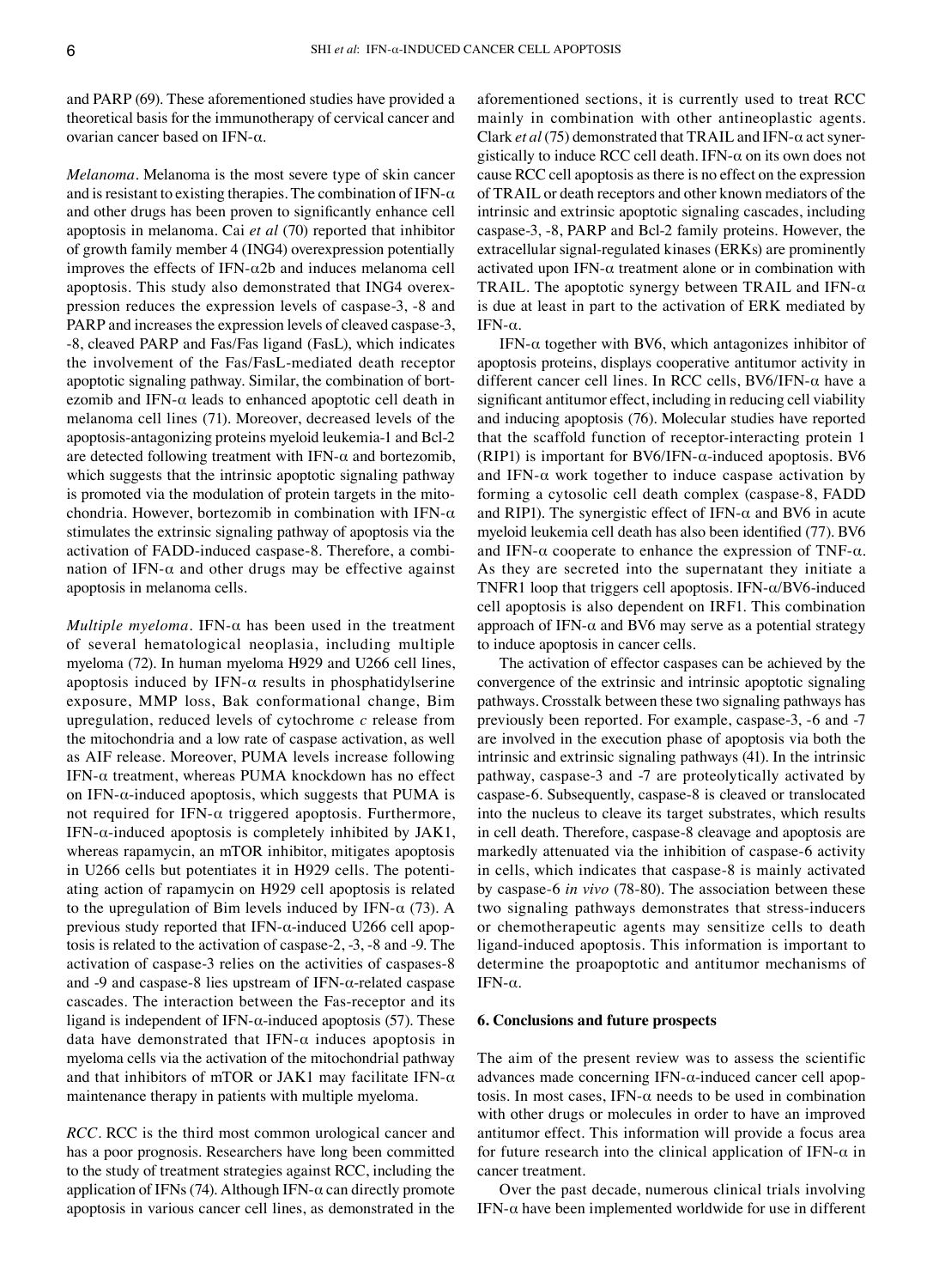types of cancer (81-85). However, the mechanisms of IFN- $α$ antitumor activity do not only include the proapoptotic effects mentioned in the present review, but also consist of various other functions, including antiproliferation, immunological and regulatory effects. These other areas still require further research. Furthermore, it is necessary to clarify the mechanisms of IFN- $\alpha$  toxicity so that IFN- $\alpha$  can be safely used as an antitumor agent either alone or in combination with other anticancer drugs (86,87). In-depth consideration of these aspects may help establish eligibility criteria for cancer therapy.

# **Acknowledgements**

Not applicable.

# **Funding**

The present study was supported by the Natural Science Foundation of Hebei Province (grant no. H2019208216), the Scientific Research Foundation for PhD (grant no. 81/1181286), the Science and Technology Research Program for Colleges and Universities in Hebei Province (grant no. ZD2022011) and the Natural Science Foundation of Hebei Province (grant no. H2020208002).

#### **Availability of data and materials**

Not applicable.

#### **Authors' contributions**

WS and YW designed the framework and theme of the review. WS retrieved the literature and wrote the first draft. XY and YF participated in writing the manuscript. Data authentication is not applicable. All authors have read and approved the final manuscript.

#### **Ethics approval and consent to participate**

Not applicable.

### **Patient consent for publication**

Not applicable.

#### **Competing interests**

The authors declare that they have no competing interests.

#### **References**

- 1. Cheon H, Borden EC and Stark GR: Interferons and their stimulated genes in the tumor microenvironment. Semin Oncol 41: 156‑173, 2014.
- 2. Bekisz J, Schmeisser H, Hernandez J, Goldman ND and Zoon KC: Human interferons alpha, beta and omega. Growth Factors 22: 243‑251, 2004.
- 3. Pestka S: The human interferon‑alpha species and hybrid proteins. Semin Oncol 24 (Suppl 9): S9‑4‑S9‑17, 1997.
- 4. El‑Baky NA and Redwan EM: Therapeutic alpha‑interferons protein: Structure, production, and biosimilar. Prep Biochem Biotechnol 45: 109‑127, 2015.
- 5. Lazear HM, Schoggins JW and Diamond MS: Shared and distinct functions of type I and type III interferons. Immunity 50: 907‑923, 2019.
- 6. Blaauboer A, Sideras K, van Eijck CHJ and Hofland LJ: Type I interferons in pancreatic cancer and development of new therapeutic approaches. Crit Rev Oncol Hematol 159: 103204, 2021.
- 7. Grilo AL and Mantalaris A: Apoptosis: A mammalian cell bioprocessing perspective. Biotechnol Adv 37: 459‑475, 2019.
- 8. McNab F, Mayer‑Barber K, Sher A, Wack A and O'Garra A: Type I interferons in infectious disease. Nat Rev Immunol 15: 87‑103, 2015.
- 9. Zitvogel L, Galluzzi L, Kepp O, Smyth MJ and Kroemer G: Type I interferons in anticancer immunity. Nat Rev Immunol 15: 405‑414, 2015.
- 10. Bekisz J, Baron S, Balinsky C, Morrow A and Zoon KC: Antiproliferative properties of type I and type II interferon. Pharmaceuticals (Basel) 3: 994‑1015, 2010.
- 11. Haji Abdolvahab M, Mofrad MR and Schellekens H: Interferon beta: From molecular level to therapeutic effects. Int Rev Cell Mol Biol 326: 343‑372, 2016.
- 12. Sin WX, Li P, Yeong JP and Chin KC: Activation and regulation of interferon‑β in immune responses. Immunol Res 53: 25‑40, 2012.
- 13. Markowitz CE: Interferon‑beta: Mechanism of action and dosing issues. Neurology 68 (Suppl 4): S8‑S11, 2007.
- 14. Kali SK, Dröge P and Murugan P: Interferon β, an enhancer of the innate immune response against SARS‑CoV‑2 infection. Microb Pathog 158: 105105, 2021.
- 15. Jakimovski D, Kolb C, Ramanathan M, Zivadinov R and Weinstock‑Guttman B: Interferon β for multiple sclerosis. Cold Spring Harb Perspect Med 8: a032003, 2018.
- 16. Chawla‑Sarkar M, Lindner DJ, Liu YF, Williams BR, Sen GC, Silverman RH and Borden EC: Apoptosis and interferons: Role of interferon-stimulated genes as mediators of apoptosis. Apoptosis 8: 237‑249, 2003.
- 17. De Groof A, Ducreux J, Aleva F, Long AJ, Ferster A, van der Ven A, van de Veerdonk F, Houssiau FA and Lauwerys BR: STAT3 phosphorylation mediates the stimulatory effects of interferon alpha on B cell differentiation and activation in SLE. Rheumatology (Oxford) 59: 668‑677, 2020.
- 18. Indraccolo S: Interferon‑alpha as angiogenesis inhibitor: Learning from tumor models. Autoimmunity 43: 244‑247, 2010.
- 19. Kotredes KP and Gamero AM: Interferons as inducers of apoptosis in malignant cells. J Interferon Cytokine Res 33: 162-170, 2013.
- 20. Pestka S, Krause CD and Walter MR: Interferons, interferon-like cytokines, and their receptors. Immunol Rev 202: 8‑32, 2004.
- 21. Pestka S: Purification and cloning of interferon alpha. Curr Top Microbiol Immunol 316: 23‑37, 2007.
- 22. Pestka S: The human interferon alpha species and receptors. Biopolymers 55: 254‑287, 2000.
- 23. Wittling MC, Cahalan SR, Levenson EA and Rabin RL: Shared and unique features of human interferon‑beta and interferon‑alpha subtypes. Front Immunol 11: 605673, 2021.
- 24. Gibbert K, Schlaak JF, Yang D and Dittmer U: IFN‑α subtypes: Distinct biological activities in anti-viral therapy. Br J Pharmacol 168: 1048‑1058, 2013.
- 25. Ortaldo JR, Herberman RB, Harvey C, Osheroff P, Pan YC, Kelder B and Pestka S: A species of human alpha interferon that lacks the ability to boost human natural killer activity. Proc Natl Acad Sci USA 81: 4926‑4929, 1984.
- 26. Schreiber G: The molecular basis for differential type I interferon signaling. J Biol Chem 292: 7285‑7294, 2017.
- 27. Schreiber G and Piehler J: The molecular basis for functional plasticity in type I interferon signaling. Trends Immunol 36: 139‑149, 2015.
- 28. Schneider WM, Chevillotte MD and Rice CM: Interferon-stimulated genes: A complex web of host defenses. Annu Rev Immunol 32: 513‑545, 2014.
- 29. Furutani Y, Toguchi M, Shiozaki‑Sato Y, Qin XY, Ebisui E, Higuchi S, Sudoh M, Suzuki H, Takahashi N, Watashi K, *et al*: An interferon-like small chemical compound CDM-3008 suppresses hepatitis B virus through induction of interferon-stimulated genes. PLoS One 14: e0216139, 2019.
- 30. Konishi H, Okamoto K, Ohmori Y, Yoshino H, Ohmori H, Ashihara M, Hirata Y, Ohta A, Sakamoto H, Hada N, *et al*: An orally available, small-molecule interferon inhibits viral replication. Sci Rep 2: 259, 2012.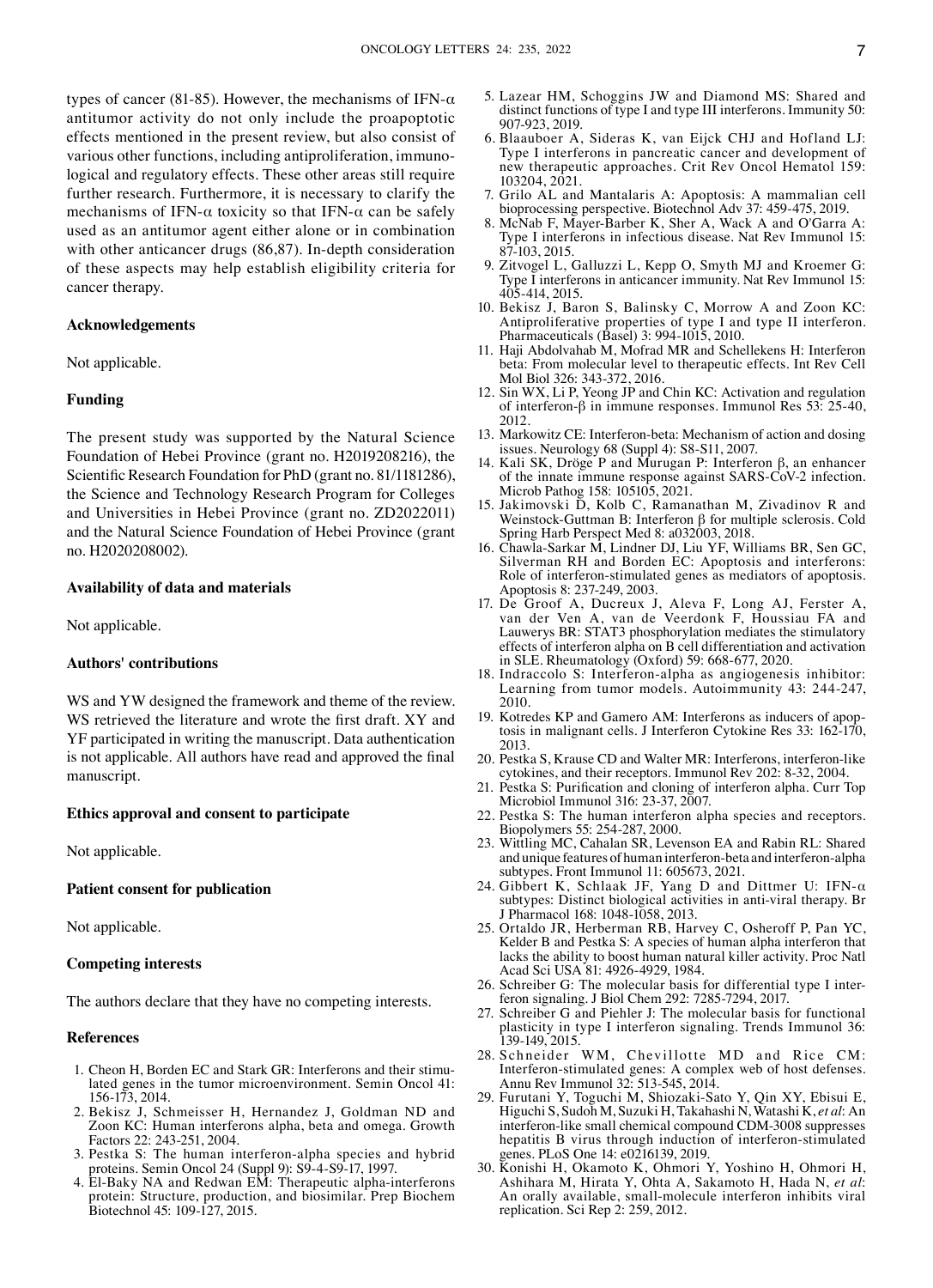- 31. Lightcap ES, Yu P, Grossman S, Song K, Khattar M, Xega K, He X, Gavin JM, Imaichi H, Garnsey JJ, *et al*: A small‑molecule SUMOylation inhibitor activates antitumor immune responses and potentiates immune therapies in preclinical models. Sci Transl Med 13: eaba7791, 2021.
- 32. Krueger RE and Mayer GD: Tilorone hydrochloride: An orally active antiviral agent. Science 169: 1213‑1214, 1970.
- 33. Zhang J, Yao Q and Liu Z: An effective synthesis method for tilorone dihydrochloride with obvious IFN- $\alpha$  Inducing Activity. Molecules 20: 21458‑21463, 2015.
- 34. Manfrere KC, Torrealba MP, Miyashiro DR, Oliveira LM, de Carvalho GC, Lima JF, Branco AC, Pereira NZ, Pereira J, Sanches JA Jr and Sato MN: Toll-like receptor agonists partially restore the production of pro-inflammatory cytokines and type I interferon in Sézary syndrome. Oncotarget 7: 74592‑74601, 2016.
- 35. Yu D, Putta MR, Bhagat L, Dai M, Wang D, Trombino AF, Sullivan T, Kandimalla ER and Agrawal S: Impact of secondary structure of toll-like receptor 9 agonists on interferon alpha induction. Antimicrob Agents Chemother 52: 4320-4325, 2008.
- 36. Lin L, Hutzen B, Zuo M, Ball S, Deangelis S, Foust E, Pandit B, Ihnat MA, Shenoy SS, Kulp S, *et al*: Novel STAT3 phosphory‑ lation inhibitors exhibit potent growth‑suppressive activity in pancreatic and breast cancer cells. Cancer Res 70: 2445-2454, 2010.
- 37. Lin L, Deangelis S, Foust E, Fuchs J, Li C, Li PK, Schwartz EB, Lesinski GB, Benson D, Lü J, *et al*: A novel small molecule inhibits STAT3 phosphorylation and DNA binding activity and exhibits potent growth suppressive activity in human cancer cells. Mol Cancer 9: 217, 2010.
- Aziz N, Son YJ and Cho JY: Thymoquinone suppresses IRF‑3‑mediated expression of type I interferons via suppression of TBK1. Int J Mol Sci 19: 1355, 2018.
- 39. Chen K, Liu J and Cao X: Regulation of type I interferon signaling in immunity and inflammation: A comprehensive review. J Autoimmun 83: 1‑11, 2017.
- 40. Carneiro BA and El-Deiry WS: Targeting apoptosis in cancer therapy. Nat Rev Clin Oncol 17: 395‑417, 2020.
- 41. Jin Z and El-Deiry WS: Overview of cell death signaling path– ways. Cancer Biol Ther 4: 139‑163, 2005.
- 42. Vigneswara V and Ahmed Z: The role of caspase‑2 in regulating cell fate. Cells 9: 1259, 2020.
- 43. Obeng E: Apoptosis (programmed cell death) and its signals‑A review. Braz J Biol 81: 1133‑1143, 2021.
- 44. Kashyap D, Garg VK and Goel N: Intrinsic and extrinsic pathways of apoptosis: Role in cancer development and prognosis. Adv Protein Chem Struct Biol 125: 73‑120, 2021.
- 45. Tummers B and Green DR: Caspase‑8: Regulating life and death. Immunol Rev 277: 76‑89, 2017.
- 46. Sayers TJ: Targeting the extrinsic apoptosis signaling pathway for cancer therapy. Cancer Immunol Immunother 8: 1173-1180, 2011.
- 47. Ashkenazi A: Targeting the extrinsic apoptotic pathway in cancer: Lessons learned and future directions. J Clin Invest 125: 487‑489, 2015.
- 48. Gibson CJ and Davids MS: BCL‑2 antagonism to target the intrinsic mitochondrial pathway of apoptosis. Clin Cancer Res 22: 5021‑5029, 2015.
- 49. Luo X, Budihardjo I, Zou H, Slaughter C and Wang X: Bid, a Bcl2 interacting protein, mediates cytochrome c release from mitochondria in response to activation of cell surface death receptors. Cell 94: 481‑490, 1998.
- 50. Bock FJ and Tait SWG: Mitochondria as multifaceted regulators of cell death. Nat Rev Mol Cell Biol 21: 85‑100, 2020.
- 51. Burke PJ: Mitochondria, bioenergetics and apoptosis in cancer. Trends Cancer 3: 857‑870, 2017.
- 52. Xiong S, Mu T, Wang G and Jiang X: Mitochondria‑mediated apoptosis in mammals. Protein Cell 5: 737‑749, 2014.
- 53. Sano R and Reed JC: ER stress‑induced cell death mechanisms. Biochim Biophys Acta 1833: 3460‑3470, 2013.
- 54. Obeng EA and Boise LH: Caspase‑12 and caspase‑4 are not required for caspase‑dependent endoplasmic reticulum stress‑induced apoptosis. J Biol Chem 280: 29578‑29587, 2005.
- 55. Hu H, Tian M, Ding C and Yu S: The C/EBP homologous protein (CHOP) transcription factor functions in endoplasmic reticulum stress‑induced apoptosis and microbial infection. Front Immunol 9: 3083, 2019.
- 56. Rozpedek W, Pytel D, Mucha B, Leszczynska H, Diehl JA and Majsterek I: The role of the PERK/eIF2α/ATF4/CHOP signaling pathway in tumor progression during endoplasmic reticulum stress. Curr Mol Med 6: 533‑544, 2016.
- 57. Thyrell L, Erickson S, Zhivotovsky B, Pokrovskaja K, Sangfelt O, Castro J, Einhorn S and Grandér D: Mechanisms of Interferon‑alpha induced apoptosis in malignant cells. Oncogene 21: 1251‑1262, 2002.
- 58. Shigeno M, Nakao K, Ichikawa T, Suzuki K, Kawakami A, Abiru S, Miyazoe S, Nakagawa Y, Ishikawa H, Hamasaki K, *et al*: Interferon‑alpha sensitizes human hepatoma cells to TRAILinduced apoptosis through DR5 upregulation and NF‑kappa B inactivation. Oncogene 22: 1653‑1662, 2003.
- 59. Herzer K, Hofmann TG, Teufel A, Schimanski CC, Moehler M, Kanzler S, Schulze‑Bergkamen H and Galle PR: IFN‑alpha‑induced apoptosis in hepatocellular carcinoma involves promyelocytic leukemia protein and TRAIL independently of p53. Cancer Res 69: 855-862, 2009.
- 60. Zuo C, Qiu X, Liu N, Yang D, Xia M, Liu J, Wang X, Zhu H, Xie H, Dan H, *et al*: Interferon‑α and cyclooxygenase‑2 inhibitor cooperatively mediates TRAIL-induced apoptosis in hepatocellular carcinoma. Exp Cell Res 333: 316‑326, 2015.
- 61. Li T, Dong ZR, Guo ZY, Wang CH, Tang ZY, Qu SF, Chen ZT, Li XW and Zhi XT: Aspirin enhances IFN‑α‑induced growth inhibition and apoptosis of hepatocellular carcinoma via JAK1/STAT1 pathway. Cancer Gene Ther 20: 366‑374, 2013.
- 62. Quiroga AD, Alvarez Mde L, Parody JP, Ronco MT, Francés DE, Pisani GB, Carnovale CE and Carrillo MC: Involvement of reactive oxygen species on the apoptotic mechanism induced by IFN‑alpha2b in rat preneoplastic liver. Biochem Pharmacol 73: 1776‑1785, 2007.
- 63. Parody JP, Ceballos MP, Quiroga AD, Frances DE, CarnovaleCE, Pisani GB, Alvarez ML and Carrillo MC: FoxO3a modulation and promotion of apoptosis by interferon- $\alpha$ 2b in rat preneoplastic liver. Liver Int 34: 1566‑1577, 2014.
- 64. Quiroga AD, Vera MC, Ferretti AC, Lucci A, Comanzo CG, Lambertucci F, Ceballos MP and Carrillo MC: IFN- $\alpha$ -2b induces apoptosis by decreasing cellular cholesterol levels in rat preneoplastic hepatocytes. Cytokine 133: 155172, 2020.
- 65. Lee SJ, Yang A, Wu TC and Hung CF: Immunotherapy for human papillomavirus‑associated disease and cervical cancer: Review of clinical and translational research. J Gynecol Oncol 27: e51, 2016.
- 66. Stewart C, Ralyea C and Lockwood S: Ovarian cancer: An inte‑ grated review. Semin Oncol Nurs 35: 151‑156, 2019.
- 67. Shi WY, Cao C and Liu L: Interferon α induces the apoptosis of cervical cancer HeLa cells by activating both the intrinsic mitochondrial pathway and endoplasmic reticulum stress‑induced pathway. Int J Mol Sci 17: 1832, 2016.
- 68. Miyake K, Bekisz J, Zhao T, Clark CR and Zoon KC: Apoptosis-inducing factor (AIF) is targeted in IFN- $\alpha$ 2a-induced Bid‑mediated apoptosis through Bak activation in ovarian cancer cells. Biochim Biophys Acta 1823: 1378‑1388, 2012.
- 69. Green DS, Husain SR, Johnson CL, Sato Y, Han J, Joshi B, Hewitt SM, Puri RK and Zoon KC: Combination immunotherapy with IL-4 Pseudomonas exotoxin and IFN- $\alpha$  and IFN-γ mediate antitumor effects in vitro and in a mouse model of human ovarian cancer. Immunotherapy 11: 483‑496, 2019.
- 70. Cai L, Liu J, Wang Y, Chen H, Ma Y, Wang Y and Wang Y: Enhanced anti-melanoma efficacy of interferon  $\alpha$ -2b via overexpression of ING4 by enhanced Fas/FasL‑mediated apoptosis. Oncol Lett 15: 9577‑9583, 2018.
- 71. Lesinski GB, Raig ET, Guenterberg K, Brown L, Go MR, Shah NN, Lewis A, Quimper M, Hade E, Young G, *et al*: IFN-alpha and bortezomib overcome Bcl-2 and Mcl-1 overexpression in melanoma cells by stimulating the extrinsic pathway of apoptosis. Cancer Res 68: 8351‑8360, 2008.
- 72. Minnie SA and Hill GR: Immunotherapy of multiple myeloma. J Clin Invest 130: 1565‑1575, 2020.
- 73. Gómez‑Benito M, Balsas P, Carvajal‑Vergara X, Pandiella A, Anel A, Marzo I and Naval J: Mechanism of apoptosis induced by IFN‑alpha in human myeloma cells: Role of Jak1 and Bim and potentiation by rapamycin. Cell Signal 19: 844‑854, 2007.
- 74. Deleuze A, Saout J, Dugay F, Peyronnet B, Mathieu R, Verhoest G, Bensalah K, Crouzet L, Laguerre B, Belaud‑Rotureau MA, *et al*: Immunotherapy in renal cell carcinoma: The future is now. Int J Mol Sci 21: 2532, 2020.
- 75. Clark PE, Polosukhina DA, Gyabaah K, Moses HL, Thorburn A and Zent R: TRAIL and interferon‑alpha act synergistically to induce renal cell carcinoma apoptosis. J Urol 184: 1166‑1174, 2010.
- 76. Reiter M, Eckhardt I, Haferkamp A and Fulda S: Smac mimetic sensitizes renal cell carcinoma cells to interferon- $\alpha$ -induced apoptosis. Cancer Lett 375: 1‑8, 2016.